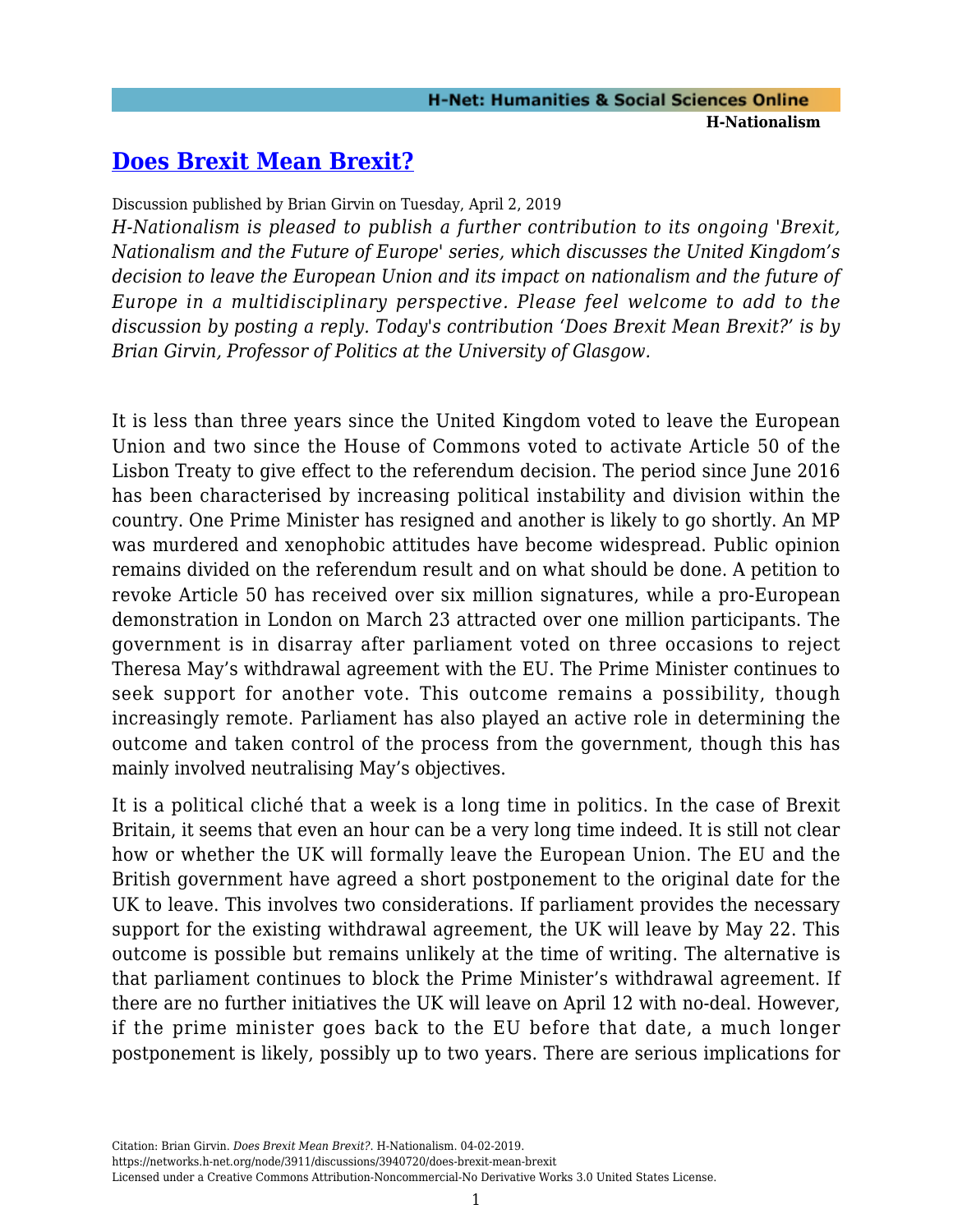British politics if the latter course is followed. In the first place, the UK would have to take part in the European parliamentary elections on the May 23, despite having voted to leave the EU. Secondly, a postponement would exacerbate further the divide that is now at the heart of British politics.

Despite support from the EU for the withdrawal agreement, both Conservative and Labour parties are internally divided on the proposals. What Parliament has agreed on is that the UK will not leave the EU without a deal. This decision neutralises the intentions of some Leave supporters that a no deal is better than a bad deal (as they put it). While there is no majority for a no-deal, it is not clear that there is a majority for any positive option. The danger here is that failure to agree on a strategy supported by parliament could lead to a no-deal outcome by stealth or incompetence. The indicative votes that took place on March 26 failed to clarify the situation. Eight options were debated by MPs and every one was rejected by a majority. These included a no deal, negotiating a new customs union and a public vote to confirm any deal. MPs voted again on April 1 on four proposals but none of these were supported by a majority. As it stands the only real options are a no deal by default or the withdrawal agreement that has now been rejected three times.

Theresa May is now widely seen to have lost authority and legitimacy. In response, May has petulantly turned on parliament, blaming it for the delay in leaving and appealing to the public for support. There is a strong sense of desperation in this but very little evidence that the Prime Minister can persuade a majority in the House of Commons to support her position. Nor is the public likely to respond to her appeal. A March poll reported that only 11 per cent thought the withdrawal agreement was a good deal, while 46 per cent agreed that it was a bad or very bad deal.

Opposition to the agreement is strongest among Conservative party supporters. There is now a high level of uncertainty concerning the future. May attempted to break the political impasse by promising to resign as Prime Minister if the withdrawal agreement is supported by MPs. Conservatives with leadership ambitions, such as Boris Johnson, have shifted from opposition to support, but as the third vote on March 29 demonstrated there is no majority in parliament for the agreement. In so far as anything is clear, the likelihood is that the United Kingdom will leave the European Union by May 22, though given what has been happening one would be foolish to gamble on this. If nothing emerges from Cabinet discussions this week, the UK will leave without a deal on April 12.

For nearly three years the major point of discussion, controversy and confrontation has been about how the UK will actually leave. When Article 50 was activated, most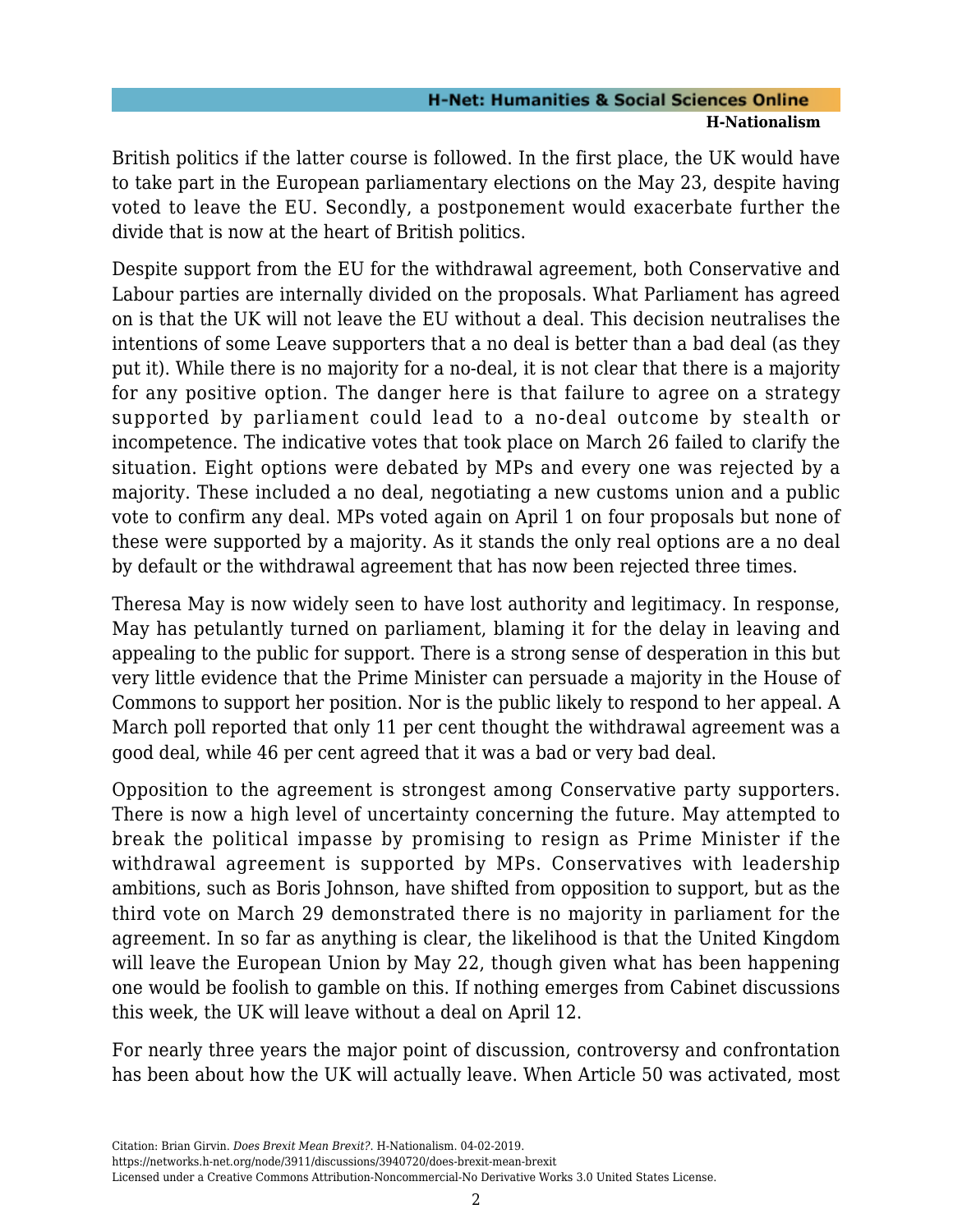observers believed that the UK and the EU would come to mutually satisfactory arrangements to make the process as benign as possible for both parties. This proved to be much more difficult than British officials thought. Issues which had never been considered during the referendum campaign or subsequently became central to negotiations; in particular the status of Northern Ireland.

The decision to leave remains the most divisive issue in British politics, dividing parties, families, generations and regions. There is also a very important division in terms of nation and identity. Those who live in England and identify as English tend to be supportive of leaving the EU, while those who live in Scotland and identify as Scottish strongly support remain. Wales voted to leave, though Welsh nationalists have tended to support remaining in the EU. Divisions in Northern Ireland continue to reflect the ethno-religious divisions in the region: Unionists are generally in favour of leaving while nationalists are strongly in favour of remaining in the EU. The largest Northern Irish party the Democratic Unionist Party supports the Conservative government but remain opposed to any agreement that questions Northern Ireland's continuing status in the UK. The nationalist Sinn Fein refuses to take up its seats at Westminster, so the voice of Irish nationalists in Northern Ireland is not reflected in these debates. Consequently nationalist opinion is expressed by the government of the Irish Republic both officially and unofficially. This further heightens tensions within Northern Ireland and between Ireland and the UK generally.

If the process appears chaotic, this is because it is. Just over two years ago when article 50 was triggered there was considerable optimism in Britain that a satisfactory agreement would be negotiated. Theresa May spoke with considerable confidence about the future of the UK outside of Europe. So confident was she of her position that she established 'red-lines' for the negotiating process, which included exit from the customs union and an end to free movement of people. These views reflected a widespread opinion within the Conservative Party that leaving the EU would be easy and that the UK would be the main beneficiary of the process. This was grounded in the belief that UK diplomats were particularly skilled in promoting the national interest. The implicit assumption here was that the EU was divided on the consequences of Brexit and fearful that Brexit would infect the politics of other European states.

It did not turn out this way. May's red lines limited British tactics, removing the possibility of compromise early in the negotiations. The EU proved to be far more united than Leave supporters (or the UK government) had hoped. Indeed, the most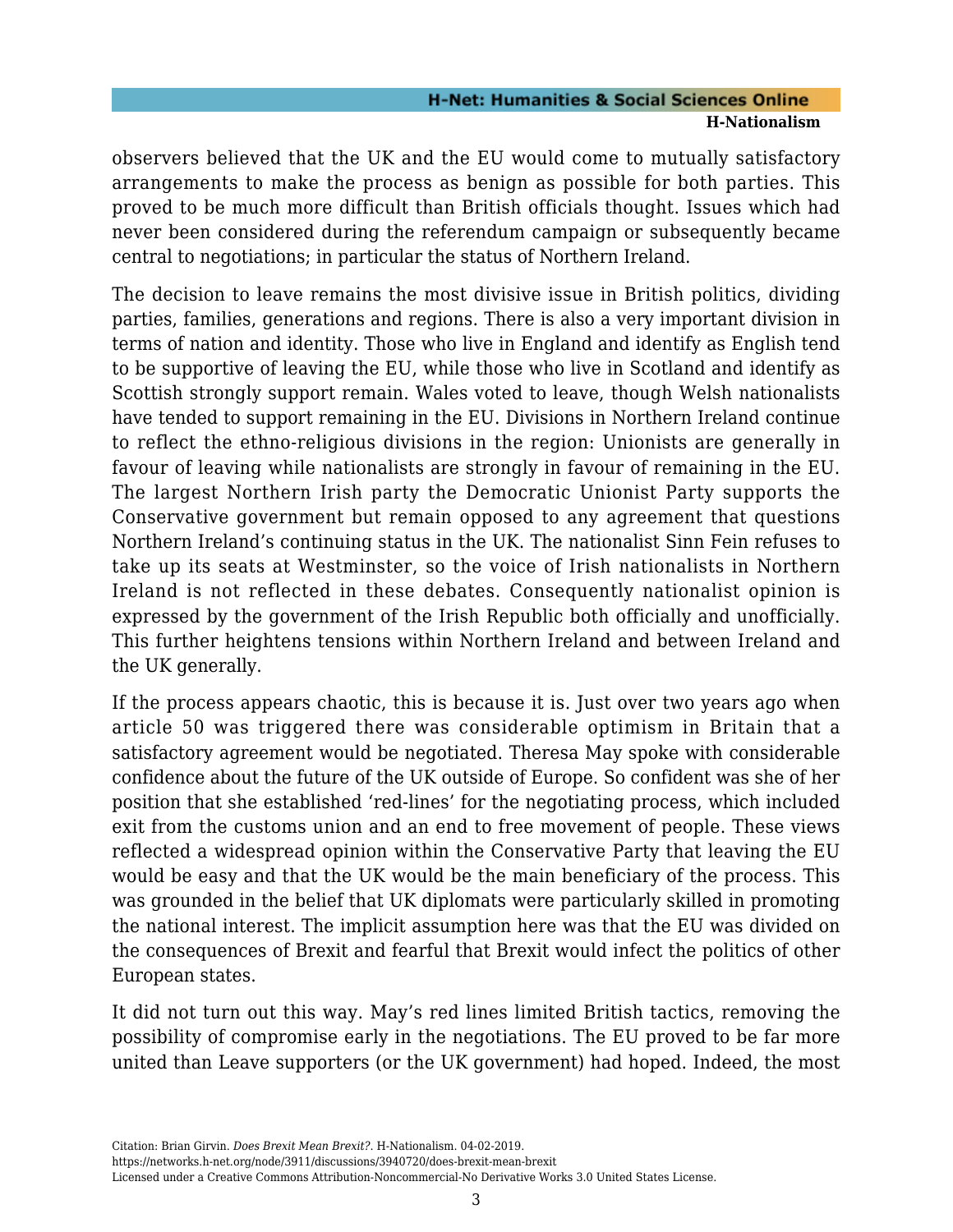spectacular outcome has been the extent to which the 27 EU states have maintained a united position during the two years of negotiations. This, despite substantial disagreements among the EU states concerning tactics and strategy. The German Chancellor Angela Merkel was instrumental in securing the EU consensus. She was actively supported by the newly elected President of France Emmanuel Macron who, more than most appreciated the challenge to the EU that Brexit posed. Macron's election in 2017 undermined those on the right and left in Europe who believed that Brexit was the first step in dismantling the EU and that others would follow. While the EU is still the focus of criticism and hostility, there is little talk of France or Italy leaving the EU. Even Sinn Fein, a Eurosceptic nationalist party in Ireland, has become more conciliatory to Europe and actively opposes Brexit (if for clearly nationalist reasons). The instability in British politics convinced many in the EU that cooperation offered more to individual states than going it alone.

In addition, British diplomacy proved to be inept and defensive. The so-called red lines limited the effectiveness of the diplomats and undermined attempts at compromise. Many diplomats were disillusioned by the prospect of Leave. Political leaders such as David Davis, Liam Fox and Boris Johnson had little understanding of how the EU operated. Moreover they were disinclined to listen to expert advice in the civil service, driven as they were by an overly optimistic and ideological view of what could be achieved. During his tenure as Foreign Secretary, Johnson demoralised his staff, undermining much good will by engaging in populist grandstanding rather than careful negotiation. Furthermore, responsibility for leaving the EU was divided among various departments (some newly established for this purpose), but they did not necessarily share a common viewpoint. European diplomats expressed frustration that is was never clear who represented the UK position, or at times what the government's position was.

The Prime Minister played an important role in destabilising the situation further by calling a general election in 2017 on Brexit, during which she lost her parliamentary majority. She also expected the EU to make major concessions, despite her rigid red lines. Once these expectations were well established in the public mind (and in the minds of the Conservative Party) it proved politically impossible for May to change her strategy. Her own inflexibility and lack of imagination reinforces these tendencies and exacerbated them.

The UK position was also weakened from within. Senior members of the government privately opposed the hardline position adopted by May and the Leave advocates. The Treasury recognised the difficulties associated with a hard or no-deal Brexit,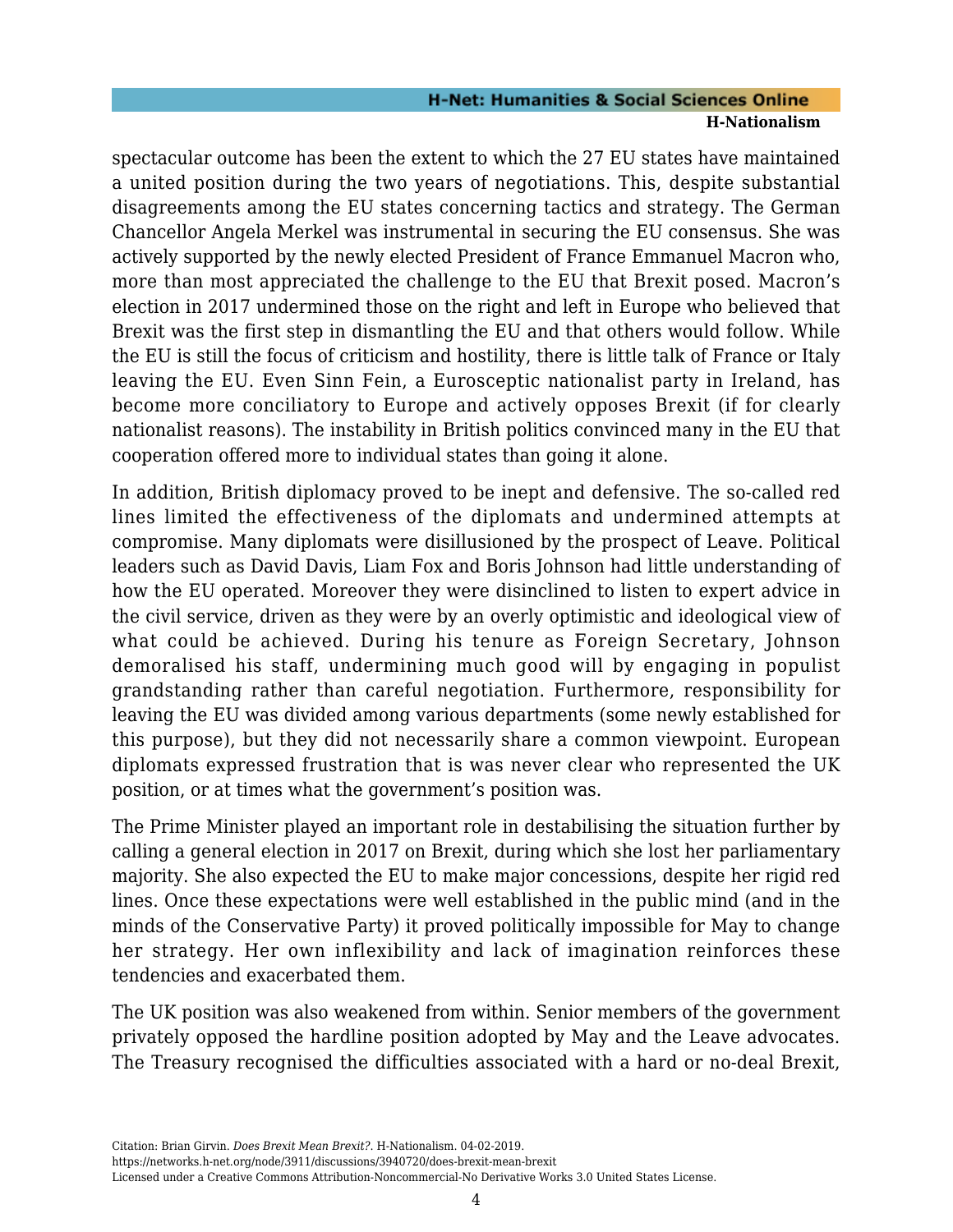reflecting the concerns of the business community in Cabinet. The divisions were wider than this; a minority of Conservative MPs have voted against their own government on important policy issues. Subsequently three MPs left the party and joined the newly formed Independent Group early in 2019.

In response to Brexit, politics has realigned. Remain voters are now predominant in the Labour Party, the Scottish National Party, the Green Party and the Liberal Democrats. Leave voters are the dominant voice in the Conservative Party, though as in the Labour Party there are those who continue to oppose the dominant view. In the case of the Labour Party, its leader Jeremy Corbyn has made it clear that even if his party won a general election, he would still negotiate an agreement to leave the EU, though on more benign terms than those in the current agreement. Corbyn is a long-time Eurosceptic from a left wing perspective, believing that membership would constrain the implementation of his socialist policies. A YouGov poll in March reported that 72 per cent thought that Labour policy on Brexit was unclear or confusing.

<span id="page-4-0"></span>Alongside those who share his ideological views, there is also a group of MPs who believe that the will of the people as represented by the referendum vote should be upheld. Caroline Flint MP for Don Valley who voted to remain now opposes a further referendum, believing that the agreement negotiated by the government should be accepted. Her position is that 'another referendum would reawaken divisions and mistrust, and not resolve concerns about free movement shared by a majority of supporters of every major party'. $\frac{[1]}{[1]}$  $\frac{[1]}{[1]}$  $\frac{[1]}{[1]}$  Despite this, Labour members are overwhelmingly in favour of a second referendum on the issue, though the leadership is reluctant. A further challenge to the Labour Party was the resignation of eight MPs who with three former conservative MPs established the Independent Group of MPs. This has renewed pressure on Corbyn by the dominant remain group of MPs and party members.

The Conservative Party continues to face a major dilemma. A majority of Conservative MPs voted to remain, as did Theresa May. However, the party moved to the right when May became leader and Prime Minister. She has taken a consistently belligerent position in respect of the referendum outcome and believes firmly that the only satisfactory position is for the UK to leave. However, the party in now seriously divided about the future and about what type of Brexit they would support. There is a constituency for leaving without an agreement but this is not the dominant position. Nor is it practicable at the moment as a majority of MPs oppose leaving without an agreement. The problem for the Conservative Party is that its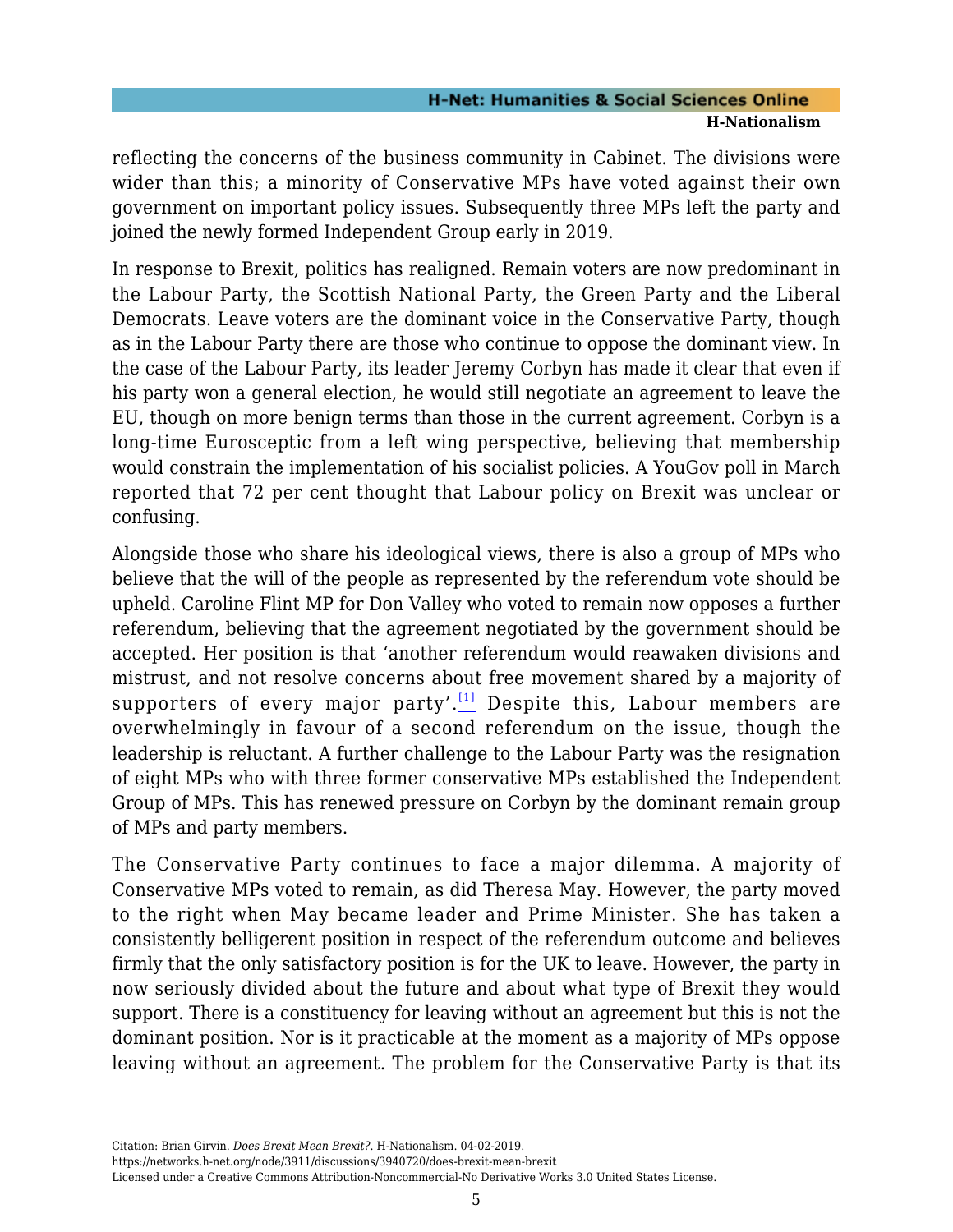divisions have undermined party discipline and political loyalty. What has happened is that the Conservative Party has become the party of English nationalism by absorbing (for the moment at least) the protest vote that the United Kingdom Independence Party (UKIP) originally mobilised. While the party continues to attract support in Scotland and Wales, the rightward movement in its ideology reflects trends in English opinion to a greater degree than that in Scotland or Wales.

A poll published on March 20 attempted to identify the state of opinion on Brexit [\(https://www.opinium.co.uk/political-polling-20th-march-2019/\)](https://www.opinium.co.uk/political-polling-20th-march-2019/). Opinion is divided on whether there should be a public vote on the government's withdrawal agreement, now that it has been defeated three times in the House of Commons. 46 per cent think it should be put to a vote but 42 per cent are opposed to this. Over 60 per cent of those polled disapprove of the way Theresa May has been handling the decision to leave the EU. Corbyn's disapproval on this issue is even higher at 65 per cent. When asked about options for leave, 43 per cent supported leaving without a deal on March 29 (64 per cent of Conservatives supported this option). 15 per cent supported delaying implementing Article 50 until there was clarity on what Brexit would mean. A further 28 per cent wanted Article 50 to be revoked (45 per cent of Labour supporters). When asked how they would vote in another referendum, 45 per cent supported remaining in the EU while 37 per cent supported leaving. A YouGov poll found that 84 per cent now believe that the government is handling leaving the EU badly. Furthermore, 42 per cent think Parliament should reject the existing deal, though 34 per cent favour accepting it [\(https://d25d2506sfb94s.cloudfront.net/cumulus\\_uploads/document/ms8mozir3c/The](https://d25d2506sfb94s.cloudfront.net/cumulus_uploads/document/ms8mozir3c/TheTimes_190325_VI_Trackers_bpc_w.pdf) Times 190325 VI Trackers bpc w.pdf ).

What conclusions can be drawn from the Brexit controversy? The first is to note the central role of nationalism in Britain, Ireland and the EU. Europe is not a postnationalist society and is unlikely to become one in the near future. Nationalism, national identity and the nation-state remain the main sources of legitimacy, ideology and identity for Europeans. Journalists and academics have focused on populist insurgency in Britain and Europe as the main expression of contemporary nationalism. This focus obscures the extent to which the mainstream parties are nationalist (if expressed in a less discordant key than the populists).

Theresa May has played an important role in articulating an exclusivist vison of the future of Britain. She has consciously played the nationalist card since elected leader of the party, regularly invoking national interest and patriotism which she associates with those who voted leave. She has attacked EU citizens for 'jumping the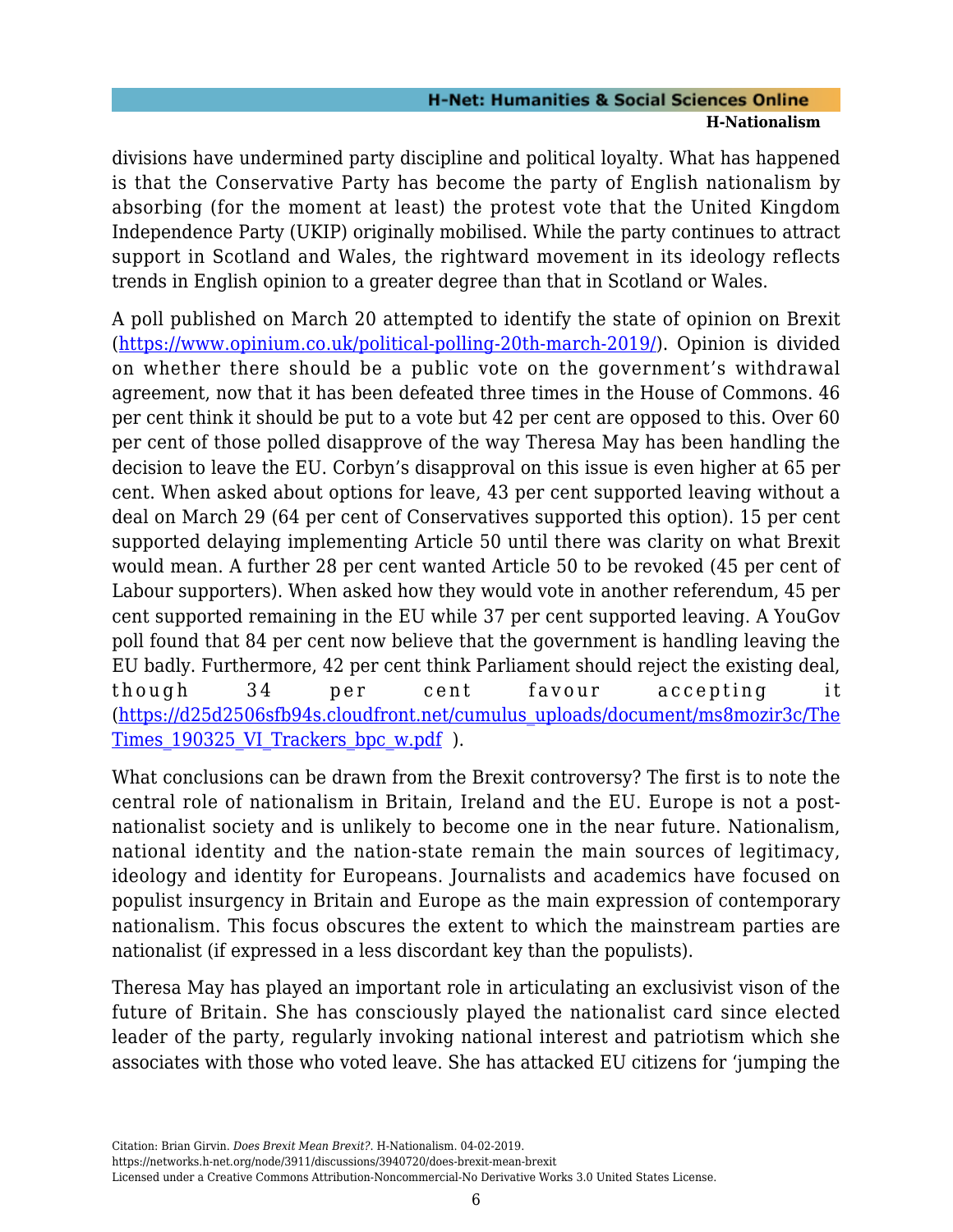queue' in the UK and characterised those who support remain a 'citizens of nowhere'. Her language implicitly excludes those who are considered different in terms of citizenship, ethnicity or race. It is an open rejection of the EU model that emphasises inclusiveness, involving a return to narrower forms of nationalism based on a dominant ethnic core (English). She has also legitimised xenophobic attitudes by distinguishing between 'us' and 'them' in her nationalist speeches. This is a continuation of the policies pursued while she was at the Home Office which created a 'hostile' environment for immigrants. This may not be as aggressive as UKIP but as Michael Billig warned, banal or everyday nationalism is not necessarily benign. <sup>[\[2\]](#page-7-1)</sup>

<span id="page-6-0"></span>What the Brexit controversy has also shown very clearly is that nationalism is alive and well not only in Britain but in Ireland and the rest of Europe. The Irish government has been careful not to antagonise British opinion, though some rightwing commentators blame Ireland for the EU's hard line in negotiations. Europe is a nationalist project in Ireland and among Irish nationalists in Northern Ireland. It is represented as more than a national interest and has been integrated into popular nationalist consciousness. Membership of the EU provides a small state with resources to exercise influence which would not otherwise be available. Consequently Ireland has been able to pursue its national (and nationalist) interest with considerable effectiveness and success. The so-called backdrop in the withdrawal agreement is a result of Ireland's success in persuading other EU states that instability in Northern Ireland would undermine the Belfast/Northern Ireland Agreement that has brought a measure of peace to the region.

One side effect of Brexit has been a renewal of anti-British (English) sentiment in Ireland. Irish nationalists have treated the decision to leave the EU with incredulity and often contempt. Sinn Fein in particular has attempted to cultivate this hostility by demanding a referendum on a united Ireland. The anti-British rhetoric led journalist Stephen Collins to argue recently that the implication of these views was that Irish Unionists had no place in Ireland [\(https://www.irishtimes.com/opinion/sinn-f%C3%A9in-s-brit-bashing-is-damaging-to](https://www.irishtimes.com/opinion/sinn-f%C3%A9in-s-brit-bashing-is-damaging-to-political-discourse-1.3832739)[political-discourse-1.3832739](https://www.irishtimes.com/opinion/sinn-f%C3%A9in-s-brit-bashing-is-damaging-to-political-discourse-1.3832739) ). Brexit may be unravelling the consensus between the two nations in Northern Ireland; a consensus that is the bedrock for peaceful cooperation. One reason for this is that the two communities remain entrenched within their nationalist frameworks and despite every encouragement have not created a common political space or identity. Brexit has deepened these divisions, because it has exposed the conflicting nationalist objectives within the region.

The pursuit of a narrow English nationalist policy by the Conservative government

https://networks.h-net.org/node/3911/discussions/3940720/does-brexit-mean-brexit

Licensed under a Creative Commons Attribution-Noncommercial-No Derivative Works 3.0 United States License.